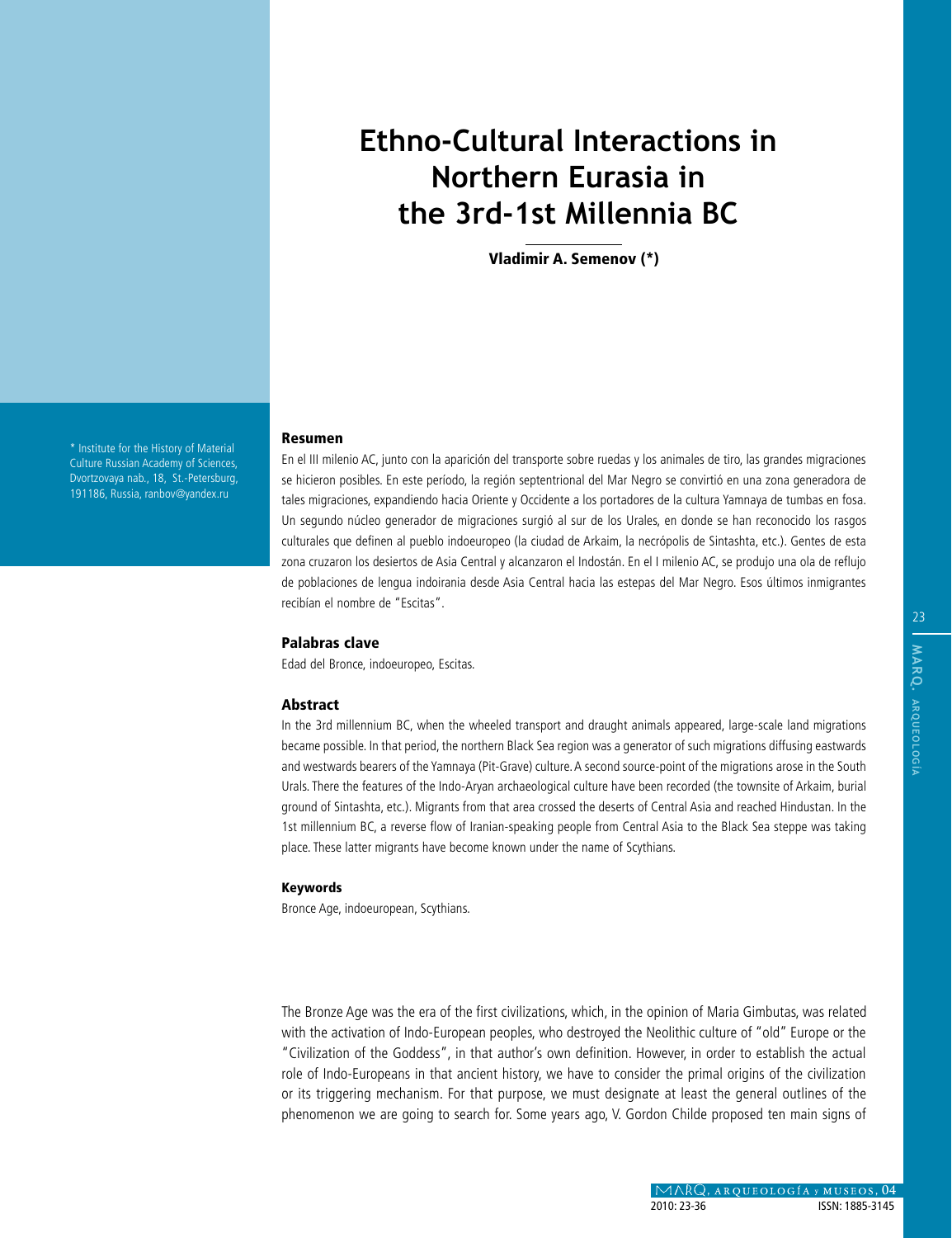

Figure 1. Sahara. Charioteer of the period of expansion of the Peoples of the Sea.

a civilization, which fundamentally distinguish the latter from sociums below that state of development. Wolfram Eberhard reduced the ten signs of Childe to five which are sufficient for distinguishing civilizations from more primitive cultures remaining temporarily or forever behindhand. These indications are: 1) stratified society and bureaucratic organization; 2) grain farming with the use of domestic animals; 3) the presence of at least a single centre of an urban type (with the urban architecture, cultural centres including temples or palace complexes); 4) the use of metals; and 5) the existence of a script and keeping documents. As separate, the first four indicators (often borrowed) may occur in various cultures at the threshold of civilization, but their aggregate and comprehensive realization are encountered in very restricted parts of the Old World. Firstly, these are Mesopotamia and Egypt. The impact of the earliest centres of civilizations may have led to the optimum result, i.e. to the genesis of a new civilization, where it was produced by the three most important impulses of evolution – migration, cultural diffusion and convergence (Vasil'ev, 1976: 3-36).

In regions relatively close to each other in the cultural and social advancement, as for instance are those over the Near East, continuous mutual influences and mutual enrichment yield to no chronological recording due to the "quick mastering of the borrowings and their becoming an organic part of the own". In such unclear instances it may seem natural to accept the suppositions about a spontaneous evolution independent from the external impacts. On the other hand, archaeological studies of the second half of the 20th century and applications of the radiocarbon method have elucidated the appearance of such fundamental inventions as the wheel and its use for transportation over the areas of Central and Eastern Europe.

It seems that the convergent and autochthonous evolution cannot be opposed to migration. The case of migration of a certain group of population is probable a) where there are technical means enabling to realize such a movement; b) where the migration is the product of a vital necessity; and c) where the fact of migration is corroborated by the evidence of archaeological and anthropological investigations. As a rule, archaeological data alone prove to be insufficient where reliable indications of a migration are necessary in accordance with the requirements which archaeologists themselves have specified. It is true even in those cases where written sources and linguistic evidence are available. By contrast, monuments of the rock art, if they are found, are an irrefutable argument in favour of the intrusion of foreign ethnics to the adjoining or some very remote regions.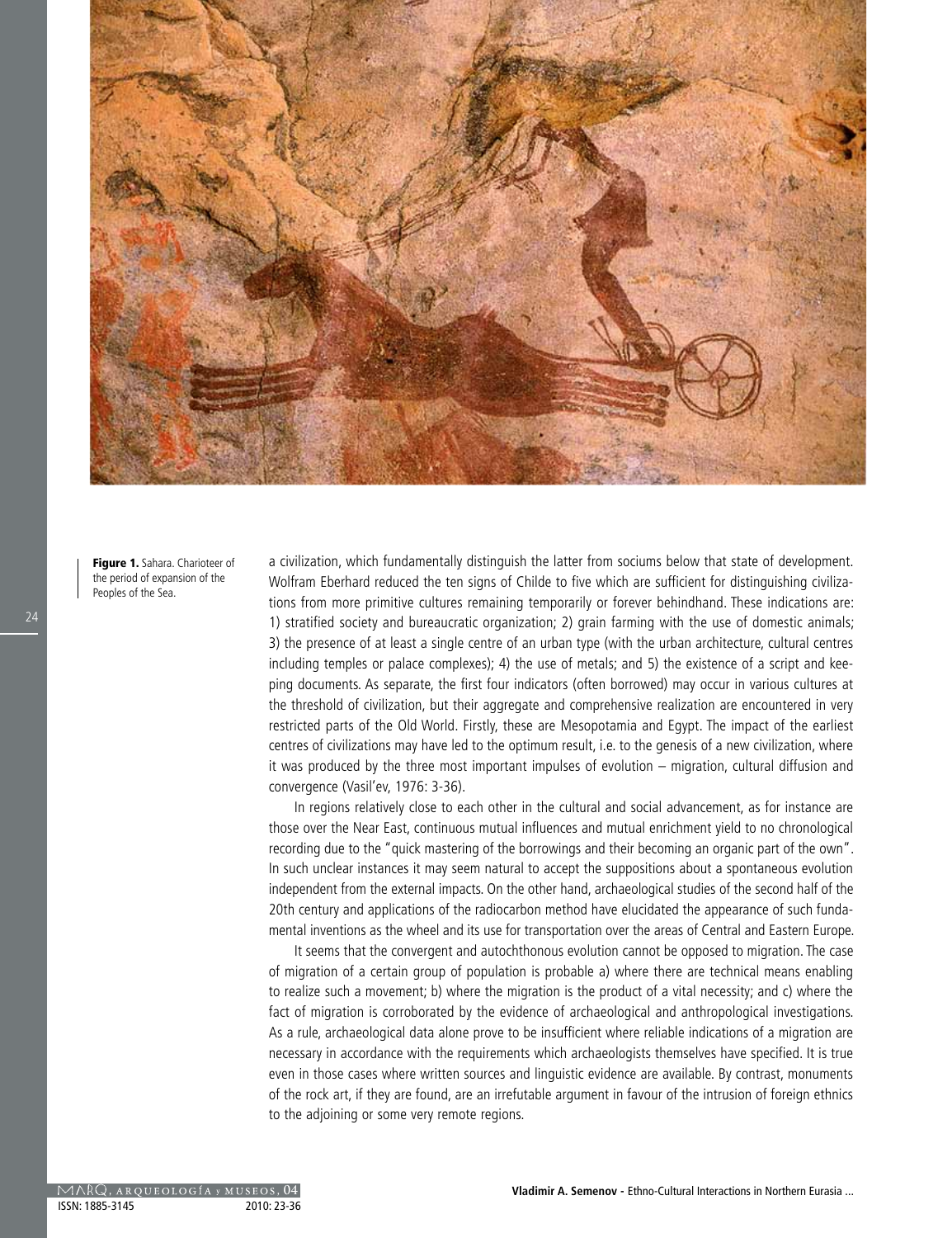

Thus it is known from Egyptian sources that during the rule of Pharaoh Merneptah (1225-1215 BC), "foreign peoples" appeared west of the Nile delta and, having united with the Lybians, they penetrated the depth of the delta and reached the Heliopolis Channel and the Canoic Mouth. On the April 15 of the fifth year of the rule of Merneptah, a battle took place near the city of Periru at Natre Lakes and the Lybians, together with their allies, were defeated. In the struggle against the Egyptians, on the side of the Lybians five other peoples participated whose names are differently transcribed but since the times of Emmanuel Rouget they are equated with Lycians, Achaeans, Tyrsi (Etruscans), Sicilians and Sardinians, which all are known generally as the "Peoples of the Sea".

That migration had left no archaeological traces in Egypt itself and therefore it was sometimes considered as simply a robbers' attack. However, these views run contrary to the rock paintings at Tassili with representations of warriors depicted in the bi-triangular style. Their bodies consist as if of two triangles, the limbs are elongated and the heads are rendered in the form of simple sticks. They are clothed in tunics tightened at the waist and are holding a spear in one hand and an object resembling a four-corner basket in the other. The first rock paintings discovered at Tassili were executed precisely in that "bi-triangular" style. They attest the appearance of some new group of people in the Sahara who used battle chariots and domestic horses unknown here before. Originally these chariots were attributed to the Garamants, Figure 2. Pottery of the Afanasyevo culture:1 – Altay, 2 – Minusinsk Depression,

 $3 -$ Tuva.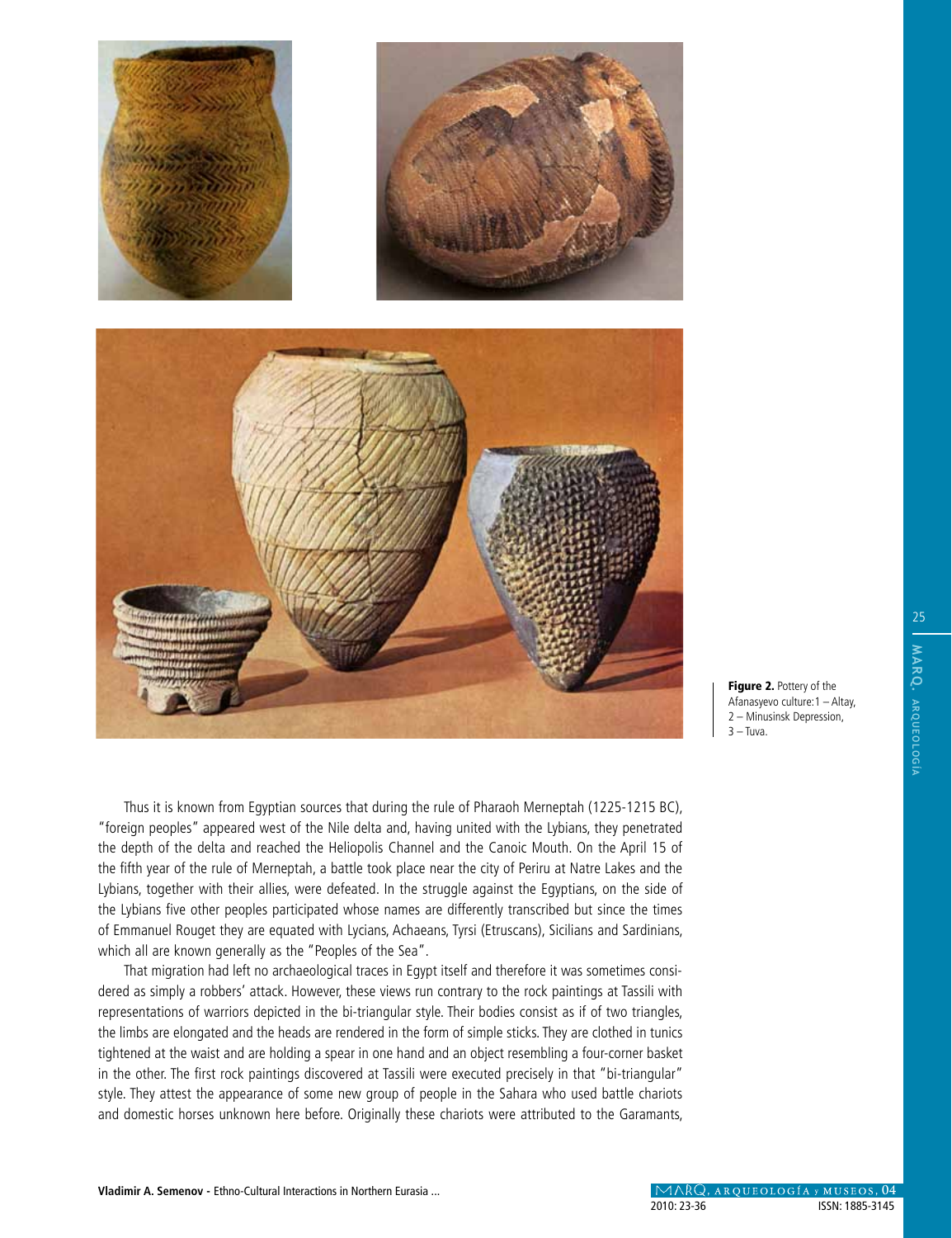

Figure 3. Stele of the Yamnaya culture. Kernosovka, Odessa oblast, Ukraine.

but after a careful analysis, Dusseaut and Salomon Reinach concluded that the extremely peculiar style of representation of racing horses is absolutely similar to the style of the "flying gallop" (Figure 1). This is the style characteristic of the Crete-Mycenaean art, corroborating once again the fact of the intrusion of the Peoples of the Sea mentioned in Egyptian inscriptions. Thus the migration of maritime peoples which has left no archaeological traces is recorded in the rock paintings of the Sahara (Lhot, 1973: 89-145).

The African example is here adduced intentionally. With the implication of the local cultural tradition established in this region since the Neolithic period, the appearance of new unusual artistic subjects and styles unmistakably manifests the advent of dynamic ethnoses which are related with the Indo-European invasion of the Eastern Mediterranean. The representations of charioteers in the African inland suggest a complicated character of the given migration concerned with marine and land raids. The employment of effective means of transportation is among the most important components in the realization of a migration, whereas the motives for it may include climatic changes, overpopulation or the "stimulus of new lands" for which the efforts exerted are, according to Arnold J. Toynbee's opinion, a stimulus on its own. However in any case, the discoverers of "new lands" are to have in their disposal the means for attaining these lands. Whereas the sea migrations may have been realizable already as early as the period of the cardial ware, the Eurasian steppe expanses were successfully, i.e. quickly mastered only with the invention of the wheel and domestication of draught animals.

In a series of his works, V. Gordon Childe has defined the main propositions of his theory about Sumer as the centre where the wheel was first invented as the most important mechanical means of transportation of heavy loads.

In turn, Alexander Häusler enumerates finds of wheel transports from the European part of Eurasia and grounds the independent origin both of West-European finds and the vehicles from Ciscaucasia and Black-Sea steppe. The spread of wheeled vehicles in Eastern Europe is related to the ancient Yamnaya (Pit-Grave) cultural and historical unity which arose in the 4th millennium BC and had existed until the early 2nd millennium BC (Novojonov, 1994: 9).

In publications on wheeled vehicles there are two hypotheses explaining their origins: four-wheeled wagon derives from sleighs and the two-wheeled cart – from travois/slide cars. The two-wheeled cart possibly developed as a light-load variety of the heavy two-axle wagon. The most ancient evidence of the use of rollers combined with sledges is found in pictograms from Uruk. Only in the 2nd millennium BC, the A-frame carts which may be compared with a slide car appear in Transcaucasia. Representations of the carts of that type are found among rock drawings in Ukhtasar in the Gegam Mountains and on the Yazyly Hill in Gobustan, as well as in Dagestan. Remains of similar carts have been uncovered at the burial ground of Lchashen in Armenia of the 2nd millennium BC.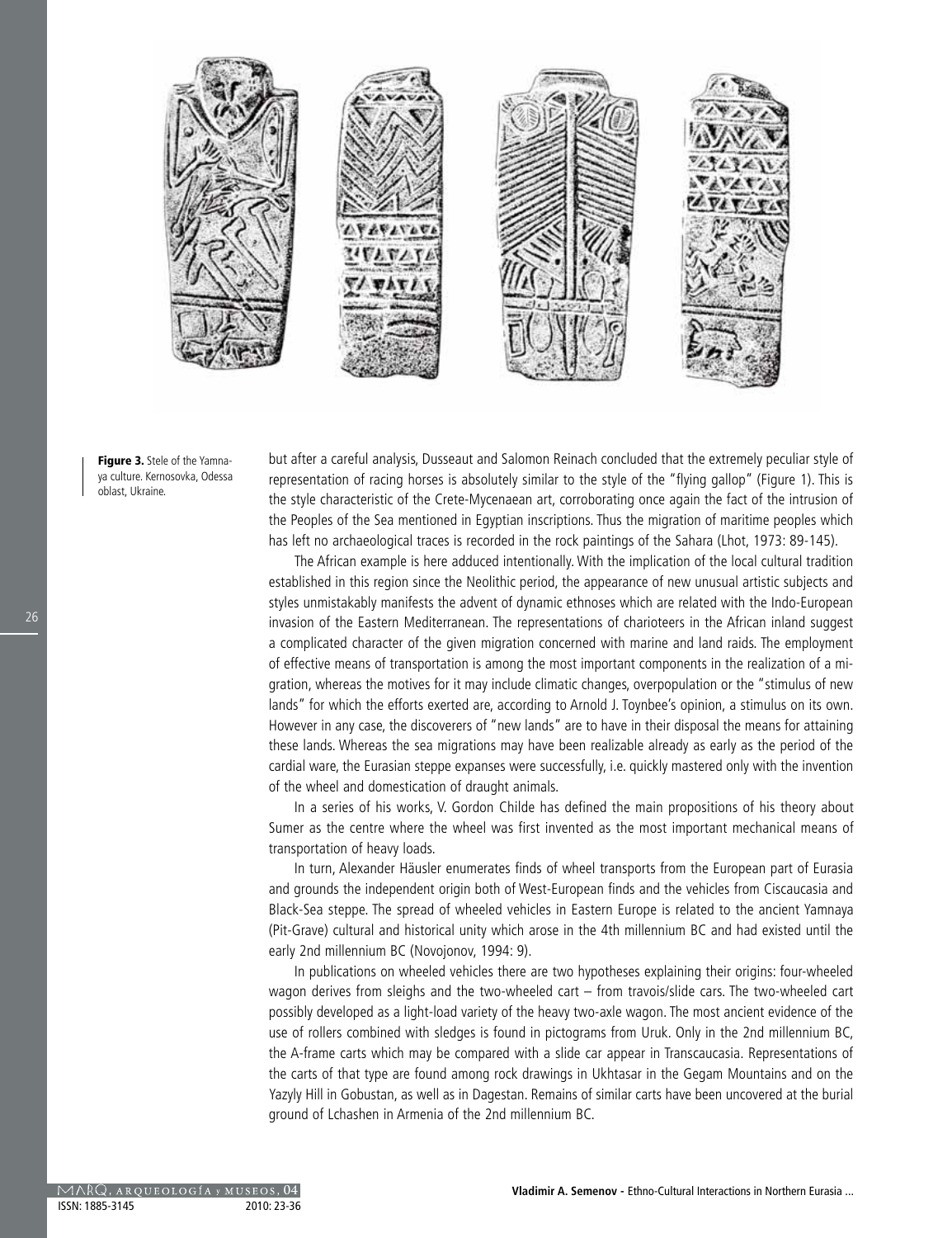

In the southern part of Mesopotamia, in layer IVa of Uruk radiocarbon dated to 3200-3100 BC, clay tablets were found with representations of roofed wagons on four wheels or rollers drawn by bovids. On one of such vehicles, a box is shown with a sitting human. By the end of the 3rd millennium BC, all the types of vehicles had been improved and on their wheels metal felloes appeared. There are records of the use of various vehicles in ritual practices. At the same time, it is held that battle chariots appeared in the Near East with the Indo-European nomadic tribes, although this problem is still far from having been finally resolved. In Central and Eastern Europe, the most ancient representations have been discovered on a clay vessel of the Funnel Beaker (TRB) culture from Bronosica, 45 km from Krakow. The vessel is dated to 2750-2550 BC. Another find is from the settlement of Radošina of the Boleraz group in Slovakia. It is a clay object of rectangular shape with the edges ornamented with strokes and protomae of bovids (?) on the front wall. The wall, in turn, is terminated with an arcuate top. Neither wheels nor traces of their junction are here discernible. From graves of the late phase of the Baden culture, peculiar pottery has been recovered – models of wagons with high trough-like sides decorated with a geometric design (Budakalász, grave 117 and Szigetszentmárton north of Budapest). The vessels/models are dated to within a range of 2500-2200 BC.

In 1884, in the locality of Lohne-Züschen in Germany, a stone cist was excavated with poorly discernible representations of two- or four-wheeled vehicles cut out on one of its slabs. The vehicles had small wheels and were drawn by bovids executed in plan projection. As already mentioned above, similar images are known in the Gegam Mountains (Syunik and Ukhtasar). Dating of the vehicles from Lohne on the basis of some accompanying pottery which may be attributed to the Funnel Beaker culture, gave the time span within 2600-2200 BC. Noteworthy is the widespread tradition of representing teams of bovids in the manner similar to that of Lohne. These are distinguishable by a rare perspective rendering the animals strictly in the view from the top. In this way, only bovids are depicted. Their distinctive feature is the sticking forwards horns of a sickle-like or lyre shape, the legs being either not shown altogether or represented on both sides of the body as if the animal were spread over the ground. Most commonly, single figures of bovids or scenes of ploughing are represented in that perspective in petroglyphs of Northern Italy and South France. Emmanuel Anati attributes them to the Neolithic or Aeneolithic period with the dates generally within the range from 3800 to 2800 BC (period II -A-B) (Anati, 1976, p.71-78). Figure 4. Bronze Age steles from France.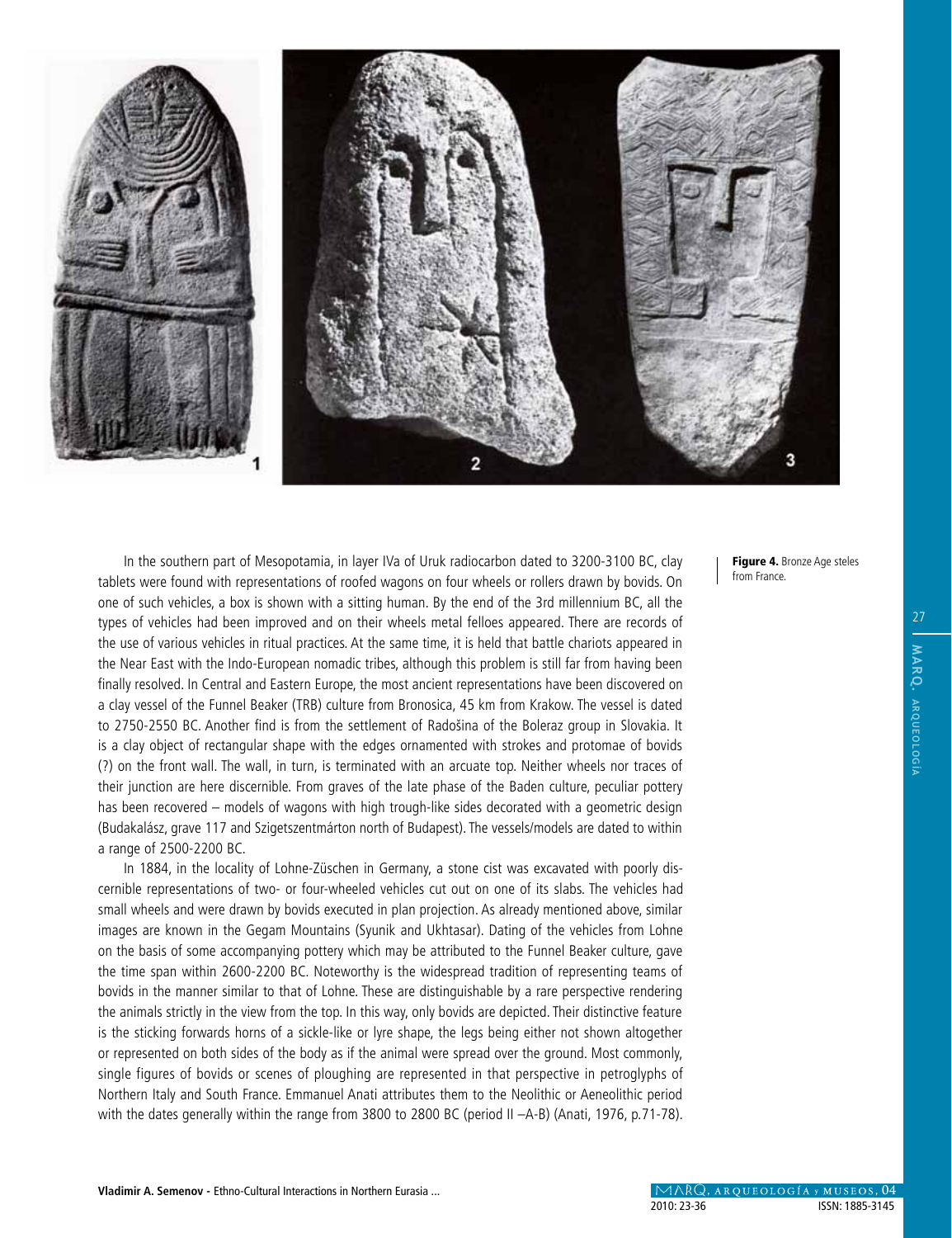

Figure 5. Stele from Troy.

The so ancient appearance of ploughing (?) teams of bovids (and perhaps previously their use in threshing of cereals) suggests the possibility of a very rapid transition to the wheeled transport. The wheeled plough, as one may judge from the petroglyphs of Samayly-Tash, was invented relatively long ago, still before the advent of Indo-Europeans to Central Asia. A serious argument against equation of a number of drawings in Saymaly-Tash to chariots is proposed, because on them either pairs of bovids are harnessed or teams of a bovid together with a horse, as was not infrequently practised in arable farming with the use of draught animals. These petroglyphs were executed in the bi-triangular style, which fact, in turn, reminds us of the cultures of painted pottery of the Susa I and Susa II periods dated to the 4th-3rd millennia BC. As to the extensive migrations to Central and Middle Asia, they are related primarily with the bearers of the Yamnaya (Pit-Grave) and other cultures of the East-European Plain and Ciscaucasia close to the Yamnaya chronologically and by origins, as well as with invasions of the people of Srubnaya (Timber-Grave)/Andronovo culture which evidently reached Hindustan (Kuzmina, 1994).

On the Azov and northern Black Sea littorals and in the Kuban River region, the most of the earliest burials with remains of vehicles have been found. There, there is located the starting area of the most extensive migrations of the ancient Indo-Europeans eastwards. Presumably, these people were the proto-Tokhars, of which the language is preserved in the manuscripts with Buddhist texts discovered in the cave temples of East Turkmenistan. Advancing over the steppe zone of Eurasia in the 3rd millennium BC, the proto-Tokhars occupied the Altai mountains, the Minusinsk Depression and the basin of the Upper Yenisei River where they had left objects of the Afanasyevo culture discovered by Sergey A. Teploukhov (Figure 2). Traces of the route of that unprecedented migration have been found in Karaganda Region of northern Kazakhstan, where a number of burials of the Yamnaya culture were excavated. Some of the invaders left the Sayan-Altai advancing southwards and settled in the oases of what is now Xinjiang in China. Here, they probably had been residing until the Turkish expansion. Proto-Tokhars possibly used four-wheeled covered wagons drawn by bovids (more particularly oxen), as suggested by one of the monuments of the Okunevo art, viz. the Znamenskaya stele from the Minusinsk Krai in Siberia. Inside the wagon in this representation, the driver is depicted and the oxen are rendered in the regular perspective in profile. As it seems, this drawing was executed not by immigrants, who actually have not left after them any works of art, but by the indigenous population mixed with the newcomers (Semenov, 1993).

28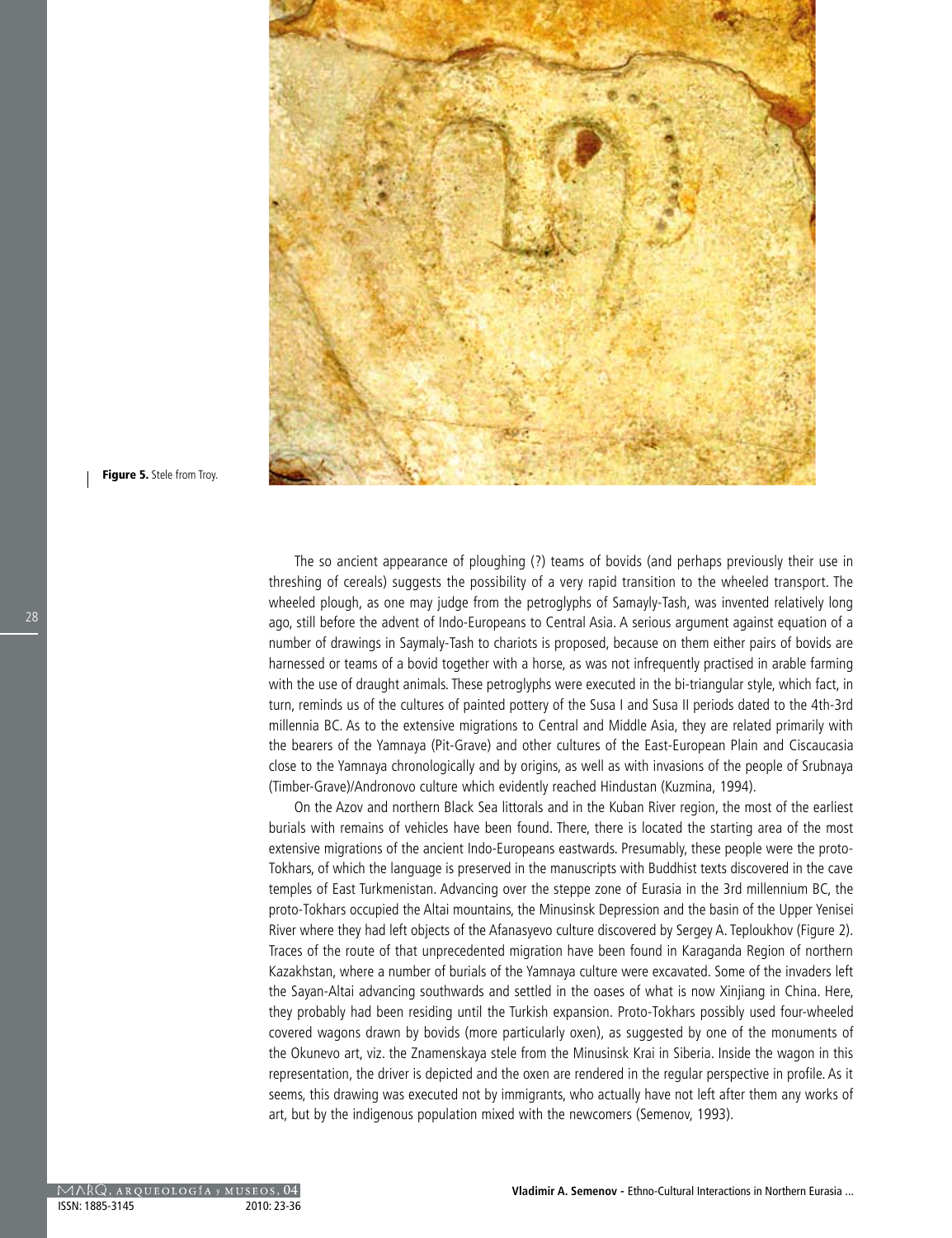

The expansion of the Yamnaya people was directed not only eastwards but also to the area of the agriculturalists, that is especially distinct in the North Balkans. In a number of cases, the burials of the Yamnaya culture were installed immediately in the deserted Tripolye sites. In the western area of the Yamnaya culture, numerous anthropomorphic steles are found, with the greatest numbers distributed over the Crimea, northern Azov and Black sea littorals and Dobrudja in Bulgaria. These monuments were widespread also in the upper courses of the Dnieper, Southern Bug and Dniester rivers. Some of the steles are chance finds and some other has been revealed in the foundations of Greek-time buildings and in kurgans, so that their dating is only presumable. However, certain examples were used for roofing early Yamnaya burials and therefore are linked more or less reliably with that culture.

The scholars concerned with the Black Sea steles not once have taken notice of their relation with the West-European monuments and pointed out to a series of similarities between the megalithic statues of France. These similarities are in the treating of the nose and eyes in the form of two lines perpendicular to each other, belts and necklaces, T-shaped sceptres and shepherd's sticks, figurines of paired humans in the lower field of the slab and representations of feet on its back side. All that, in the opinion of Alexander A. Formozov, gives us grounds to regard the similarities between the two groups of statues as a reflection of the real cultural interlinks between Western Europe and the Black Sea area of the Yamnaya culture. However, the region of the Black Sea steles, as the eastern periphery of the megalithic world of Europe (Figure 3), was open also to influences of the Near-East civilizations. One of the indicators represented on a number of statues is a staff or a shepherd's stick with the curled top. It is identical in its structure to similar representations on the statues menhirs of the Late Neolithic epoch in southern France (departments Ardeche and Gard) (Figure 4). The same sign is represented in the glyptics of Mesopotamia, Egypt, Syria and Asia Minor, as well as at somewhat later sites of Etruria and Rome. The staff or baton was an insignia of the sacral power and religious authority of the kings and the god Osiris. On the anthropomorphic steles of the northern Black Sea region and southern France this symbol was an indication of female personages (goddesses?) and implied the religious attributes related to fertility. Another sign of authority was a whip depicted on statues of Osiris who also possessed a staff. The whip, however, is represented only on the French statues menhirs but is absent on the Black Sea littoral (Smirnov, 2004).

Figure 6. Chariot from the burial ground of Sintashta (Southern Ural region). Reconstruction after Vladimir Feodorovich Gening and Gennadiy Borisovich Zdanovich.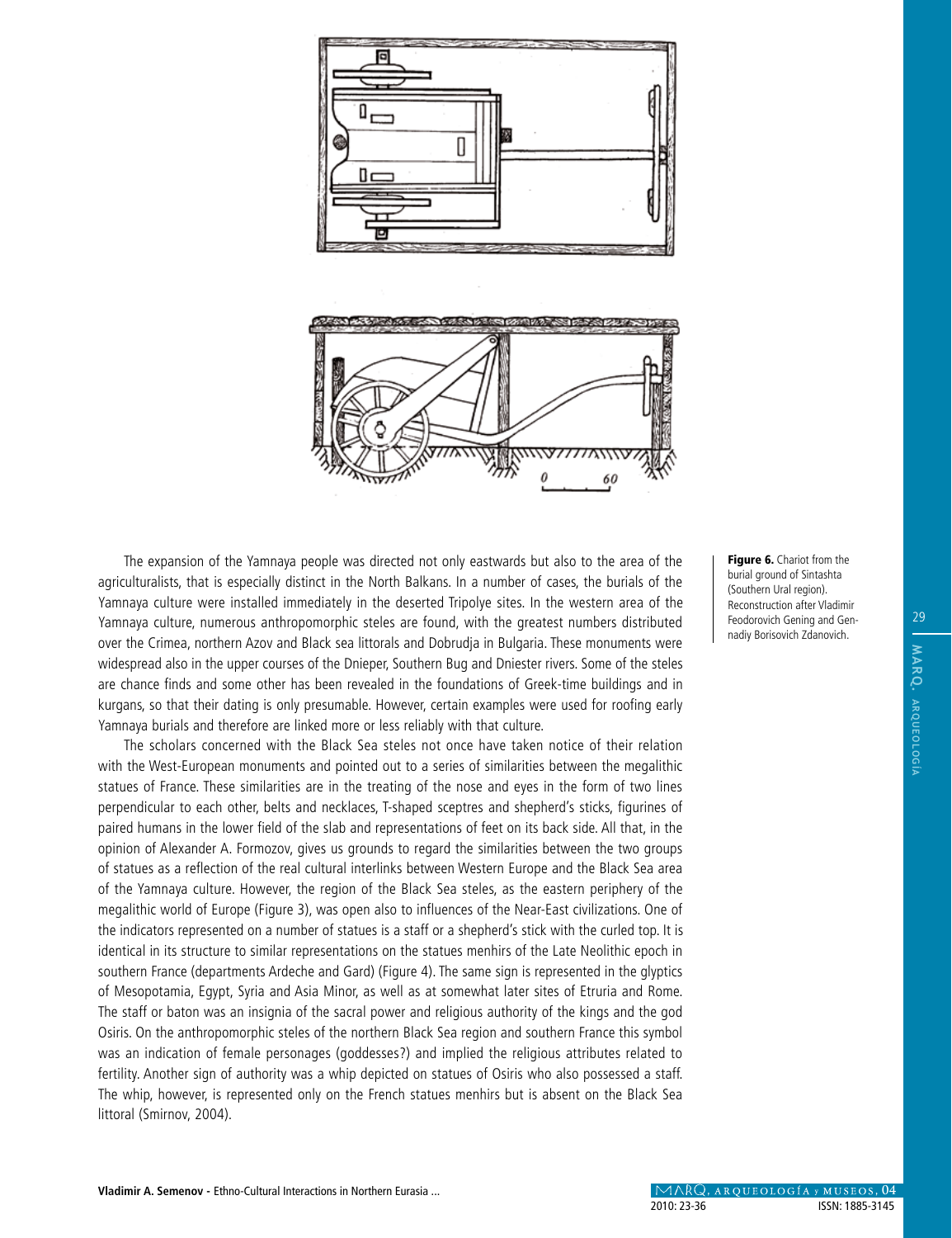

Figure 7. The fortified site of Arkaim (Chelyabinsk oblast, Southern Ural region).

In what way did the interactions between the so remote regions as the eastern and western Mediterranean were realized? A fragment of a statue menhir with a whip, found by Carl W. Blegen during excavations of Troy, possibly indicates a migration of some group which had borrowed from Egypt or Babylon certain symbols related with the social hierarchy of the ancient civilizations (Figure 5). The contacts of the Near and Middle East with the Black Sea region, during the period when bearers of the Yamnaya culture were absent here, may have been realized via the mediation of the Maikop culture named after the kurgan near the city of Maikop in the Kuban River region. That barrow with the height amounting to 11 metres was excavated in 1897 by Nikolay I. Veselovskiy. The process of interaction between separate cultural groups was especially manifest during the periods of Troy I and Troy II in the 4th-3rd millennia BC in the Circumpontic zone embracing the north Black Sea region, Caucasus and Anatolia. The common elements of these cultures include fortifications, elite sub-kurgan burials, forms of pottery with the corded, incised and relief decorations, stone and horn axes, knives, vehicles and rich personal ornaments. Evgeniy N. Chernykh particularly stressed the role of the Caucasian metallurgic kilns in the establishment of the system of trade and cultural links within the "Circumpontic cultural and historical province", the influence of which has been traced far outside its limits (Merpert, 1988).

The most ancient Yamnaya culture, as mentioned above, occupied the steppes from the lower reaches of the Danube to as far as the Ural River. It was an "organism" far from being homogeneous, as suggested e.g. by the spread of stone statues, some peculiarities of the burial rite, ceramic production, external contacts and the internal dynamics of the evolution of the culture itself. As early as at least in the mid-3rd millennium BC, there were migrations directed from the area of the Yamnaya culture to the Sayan-Altai mountain plateau. At the same time, in the forest-steppe zones, the Yamnaya people were in contacts with the bearers of the Corded Ware culture. Later on, the area of the Yamnaya cultural and historical unity was invaded by tribes of the Catacomb culture, which dissected the territory into separate isolated enclaves. In the course of the mutation of the Yamnaya culture, the Poltavka group of sites arose in the Volga region, on the basis of which the new Srubnaya (Timber-Grave) culture was established in the area between the Volga and Ural rivers. East of that area, the closely related Andronovo unity came into being. The genesis of the two cultures is fairly complicated, but judging by the evidence available, these were people speaking Indo-Iranian languages. The southern Urals and eastern Kazakhstan, as well as the already mentioned region between the Volga and Ural, were the ancestral home of the Vedic Aryans and Iranians – fire-worshippers whose sacral texts Rigveda, Atharvaveda, Yajurveda etc., as well Avesta, are extant until today.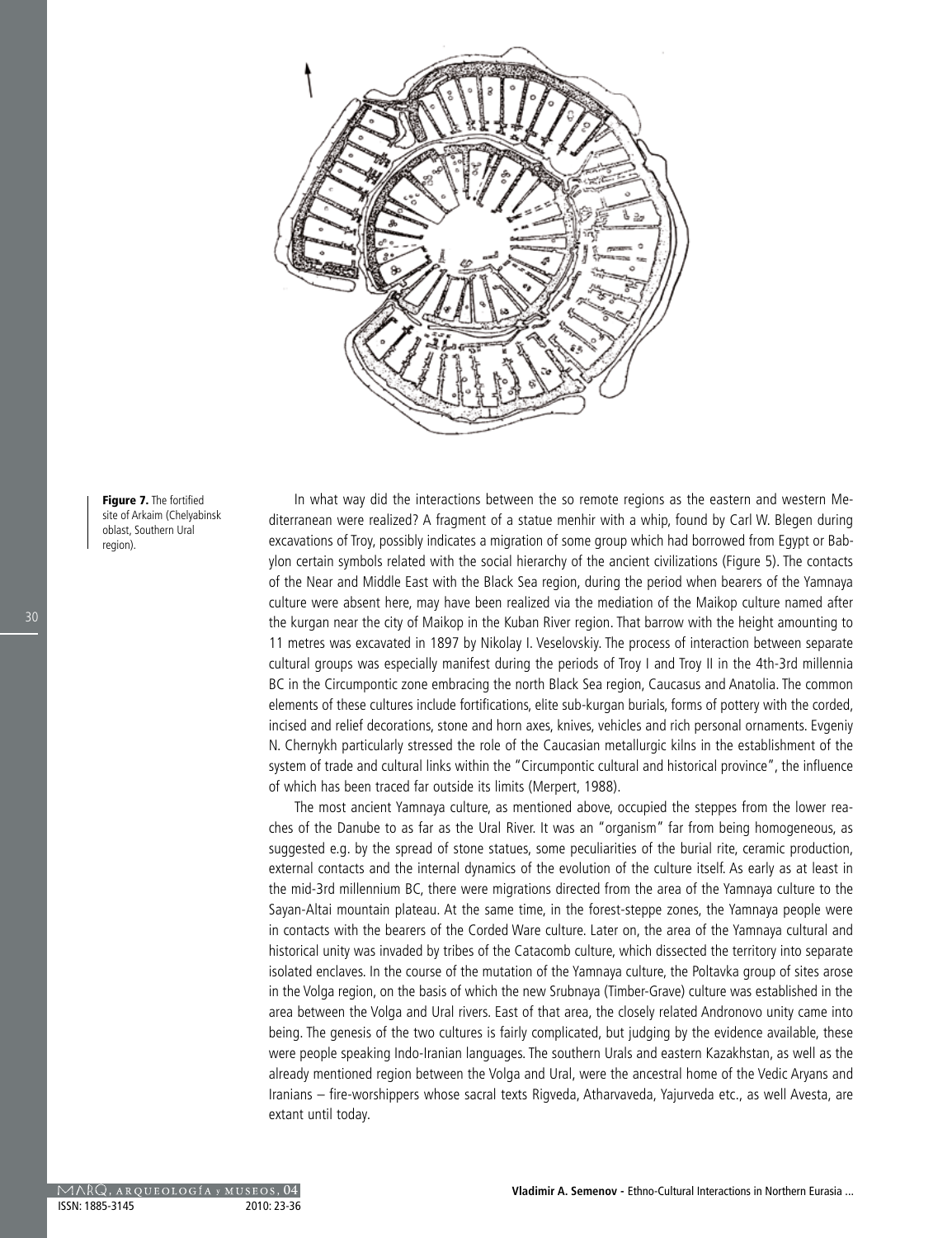

These steppe tribes had battle chariots with harnessed pairs of horses. The remains of these chariots have been uncovered during excavations at the burial grounds of Sintashta and Nikolaevka II (southern Trans-Urals) and in northern and central Kazakhstan (cemeteries of Berlik V, Satan, etc.). In the areas of the Srubnaya and Alakul cultures, depictions of chariots on clay pots also put into graves are found (Figure 6).

In the southern Trans-Uralian region, the steppe peoples created unique cult centres embodying the mythological model of the universe. The town-site of Arkaim, located on the Bolshaya Karaganka River in the Chelyabinsk Region, is one of the best studied among such centres. The basis of the layout of that settlement is constituted by concentric circles formed by trapezoid dwellings. In the centre there was a nearly rectangular square measuring 30 x 40 m. Two of the circles were divided by radial defensive walls into four sectors. The entrances were on the south-west, north-west, north-east and south-east. The diameter of the outer wall of the settlement was equal to 143-145 m, its height amounting to 3.5 m. The construction was based on log cages filled with earth and measuring 3 x 4 m. On the outside, they were daubed with a thick layer of clay. The encircling ditch was 1.5-2.5 m deep (Figure 7).

The fact that Arkaim was a ceremonial centre is attested by certain analogies with such sites as the Scythian Arzhan kurgan in Tuva, as well as round town-sites of the Circumpontic zone pertaining to the Bronze Age. Architectural studies of Arkaim make it possible to compare its layout with that of the Avestan refuge of Var, built on the instruction of Ahura Mazda by the first man Yima to enable selected humans, animals and plants to survive during a terrible global winter. It is exactly this text of Fragard 2 of the Videvdad, which, when applied to Arkaim, enables us to consider the latter as the special model of the mythological Universe (Gening Zdanovich, Gening, 1992).

In the mid-2nd millennium BC, agricultural oases of the piedmont zone of Kopet-Dagh began to be penetrated by bearers of the Bronze-Age steppe cultures. This is suggested by the appearance of handmade ware with geometric decoration at the largest tells of the Namazga VI period. The ornamentation was very simple consisting of herringbones, zigzags, oblique crosses, and occasionally hatched triangles. The migration routes of those groups are marked with finds of the identical pottery throughout the vast area of deserts and semideserts extending from Ust-Urt as far as the northern spurs of the Khorasan mountain system. In addition to chance finds, small cemeteries with burials performed according to the Srubnaya culture rite are found along those routes (Figure 8).

More information-abundant sites have been investigated by Anatoliy M. Mandelshtam in the Bishkent Valley situated at the low reaches of the Kafirnigan and Surkhan-Darya rivers in Tajikistan. There, at the cemetery of Tulkhar, several groups of burials have been distinguished allowing on the basis of a series Figure 8. Pottery of the Steppe Bronze Age culture. Burial ground of Sintashta (Southern Ural region).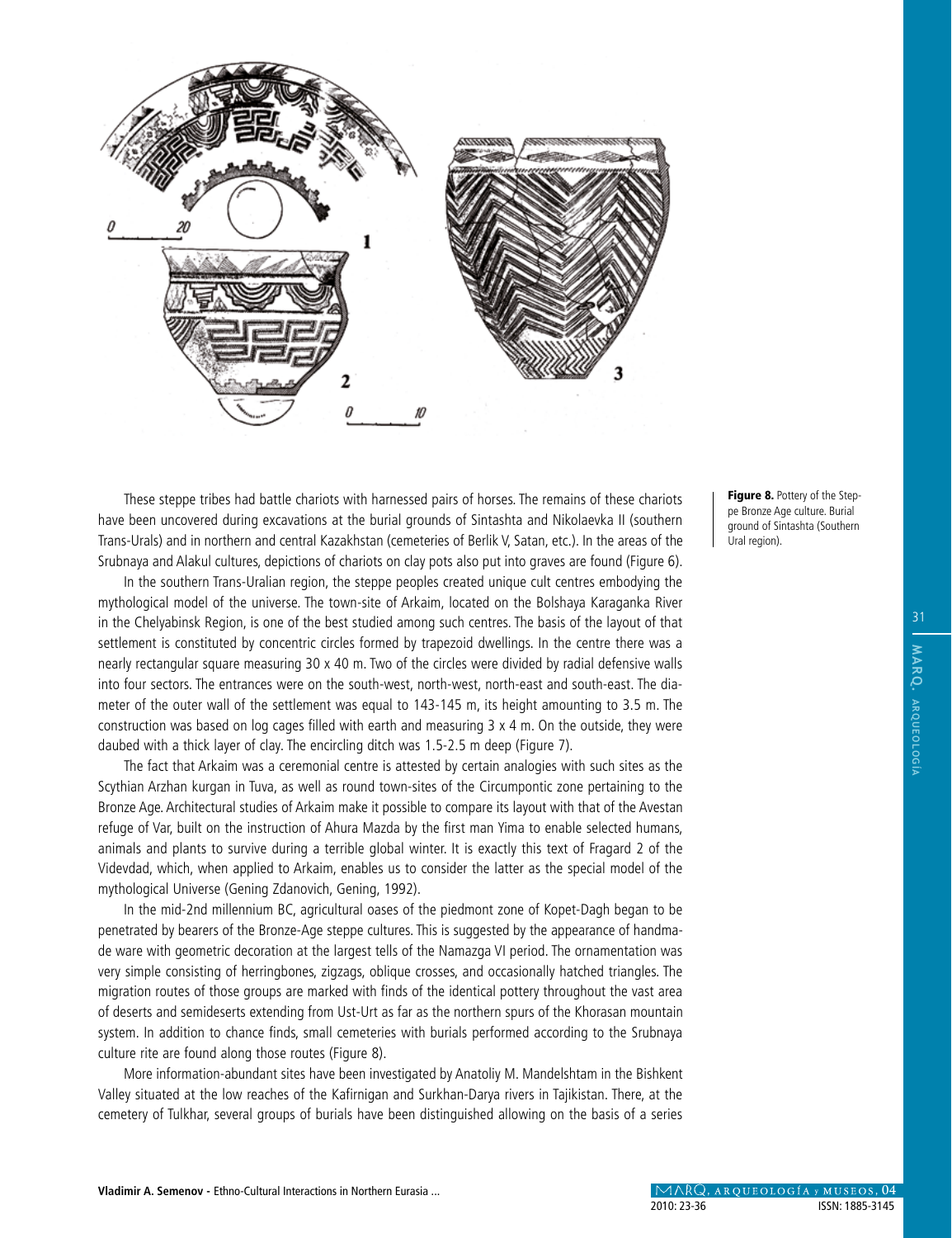

Figure 9. Burial at the Tulkhar cemetery. Late Bronze Age. 17th century BC. Pamir.

of traits to establish their belonging to the culture of the Vedic Aryans. One of the groups contained the remains of people cremated somewhere aside and spilled into a small depression dug in the bottom of the burial pit and covered with a stone slab. Close nearby, solar symbols in the form of a swastika or a circle with four spokes were inlaid with stones (Figure 9).

The second group of interments was performed according to the rite of inhumations in pits with a ramped descent. The skeletons were single or paired lying crouched with the head oriented mostly to the east. The grave offerings were represented majorly by ceramic vessels, various objects of copper and bronze and ornaments. In these graves, always sheep bones were encountered as well as small fireplaces. In the female graves the latter were in the form of round depressions and in the male ones these were small square pits. Around the perimeter, the fireplaces were lined with stones. They invariably contained slight quantities of ashes and pieces of charcoal suggesting that fire was kindled there with some ritual purposes.

Mandelshtam, who had studied the hymns of Rigveda concerned with passing of the deceased into the other world, arrived at the following conclusions as to the rites recorded at the Tulkhar cemetery: "The essence of the cremation as the mortuary rite of the Vedic period is defined by a complex of notions related primarily to Agni who is the messenger between the human and the divine orders and between the Earth and the Heaven. In one of the younger texts (Taittiriya of Brahman, II, 1, 1, 6) he is called the head god. Agni is in addition the forefather of the humankind. Taking into account these qualities of Agni, cremation may be understood as the way of passing to the ancestors – the places of their residence on the Heaven. Thus we may consider the cult of fire as primarily a life-giving element in the basis of the rite of cremation manifested at the early Tulkhar cemetery. This basis implies also the presence of notions about the materialistic nature of human's existence after death."

Inlays in the form of a "wheel" or a swastika in the burial pits in the very general meaning are supposed to be a symbol of the Sun. The problem of the implication of the depictions of the "wheel" was summarized in the beginning of the past century by Oscar Montelius who has demonstrated that we are dealing with the symbol of the Sun which reproduces not only its outer appearance but also its basic feature – the movement. In certain cases, the wheel was also a symbol of the death and resurrection. Here it is appropriate to return to Sintahta and other necropoleis of steppe people of the Bronze Age, where chariots with horse teams or their depictions on pottery have been found. Horse is a psychopomp – the animal conveying the souls of the deceased to the afterlife and occasionally the Sun was represented as a stallion. To that degree in which the Sun manifests the traits of the equid nature and the attributes related with it, it displays also chthonic elements. Thus the solar wheel on the bottom of the graves at the Tulkhar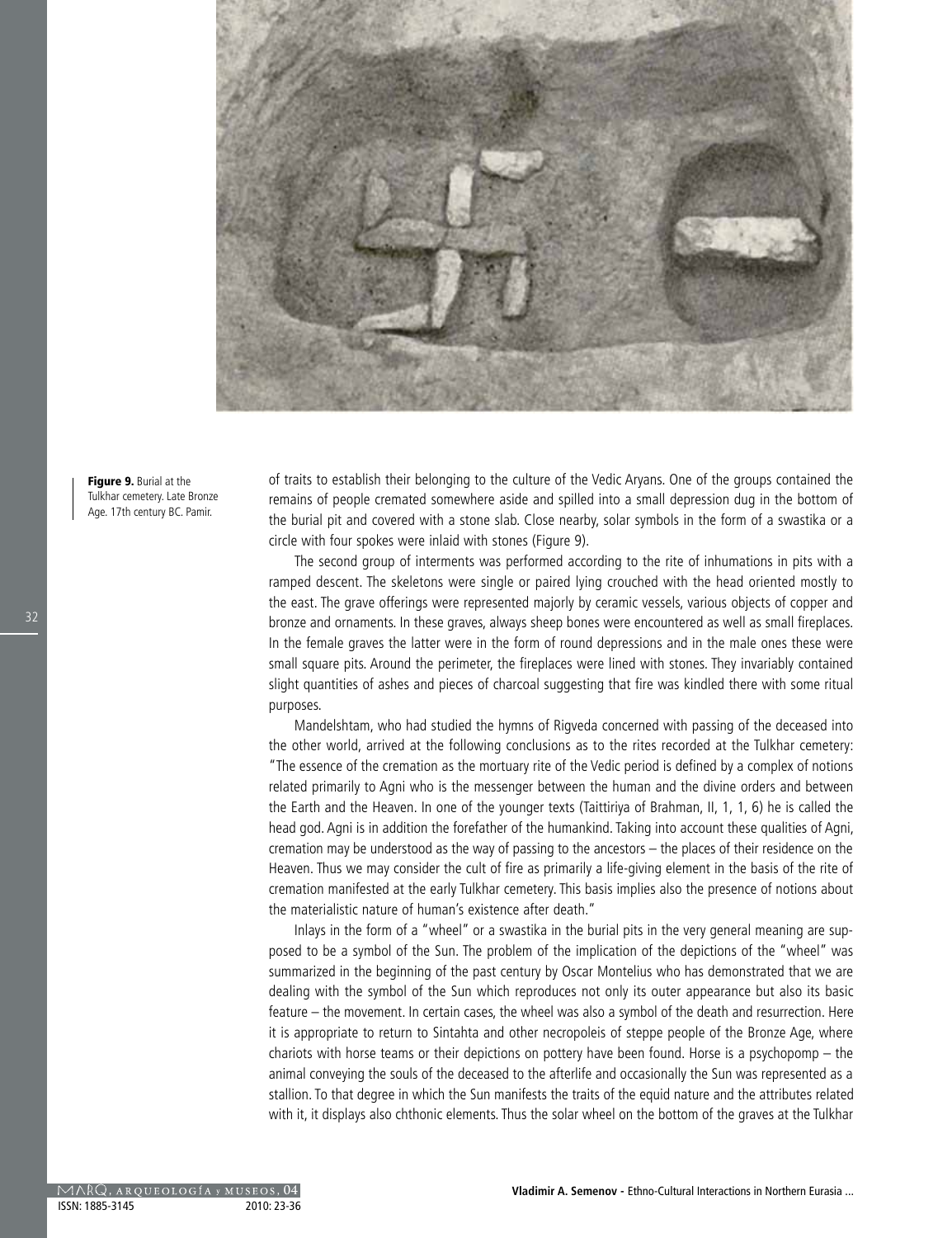

burial ground serves the same goals as the drawings of chariots and wheels on pots in graves of the Srubnaya culture – this is the chtonic Sun, every evening descending beyond the fringe of the western horizon.

Another type of burials, viz. those performed according to the inhumation rite, also demonstrates certain traits reminding us of the Vedic Aryans. In the ritual of cremation, corresponding to the younger texts, into the both hands of the deceased, kidneys of sacrificed animals were to be inserted. These were intended as the offerings to the brindled four-eyed dogs of Yama guarding the entrance to the kingdom of the dead. In the inhumation rite, symbolic offerings replacing animal kidneys were put into the hands of the deceased. These objects, in the form of red pebbles or lumps of clay dyed with cinnabar, have been uncovered between the fingers of people interred in the inhumation part of the Tulkhar necropolis (Mandelshtam, 1968).

However, the most interesting feature of the burial rite was in the presence of the small "fireplaces" always of a square plan in male graves and round ones in female graves. If the burials were paired then they contained both of the two types of fireplaces. In the fireplaces, probably special sacrificial offerings were burnt. The key for understanding these features may be found if one compares them with the sacral fires of ancient India. There, three major types of sacrificial fire were known with their functions strictly regulated. The first type is the garhapatya – the "fire of the lord of the house" and it is the main one. That was a domestic hearth which had acquired a sacral character. In it, sacrifices were prepared. The fireplace of that type had a rounded shape. The second type of fire – ahavaniya – was a sacrificial fire in the proper sense of the word. Nothing was cooked in it, but sacrifices to the gods were performed there. The fireplace/altar was of square shape. The third fire – dakshinagni or the "southern" one was a kind of charm against the evil powers – the dangers imminent from that side where the Aryans placed the land of the Death and ancestors. That hearth/altar had a semicircular plan.

The types of fire enumerated are paralleled by the sacred fires worshipped by the Iranians. These are Burzin-Mihr, Farnbag and Gushnasp. It is presumed that they have the common roots with many other religious notions justly considered as Indo-Iranian. The existence of square and round fireplaces/ Figure 10. Charioteer. Late Bronze Age. Chaylag-Khem, Republic of Tuva.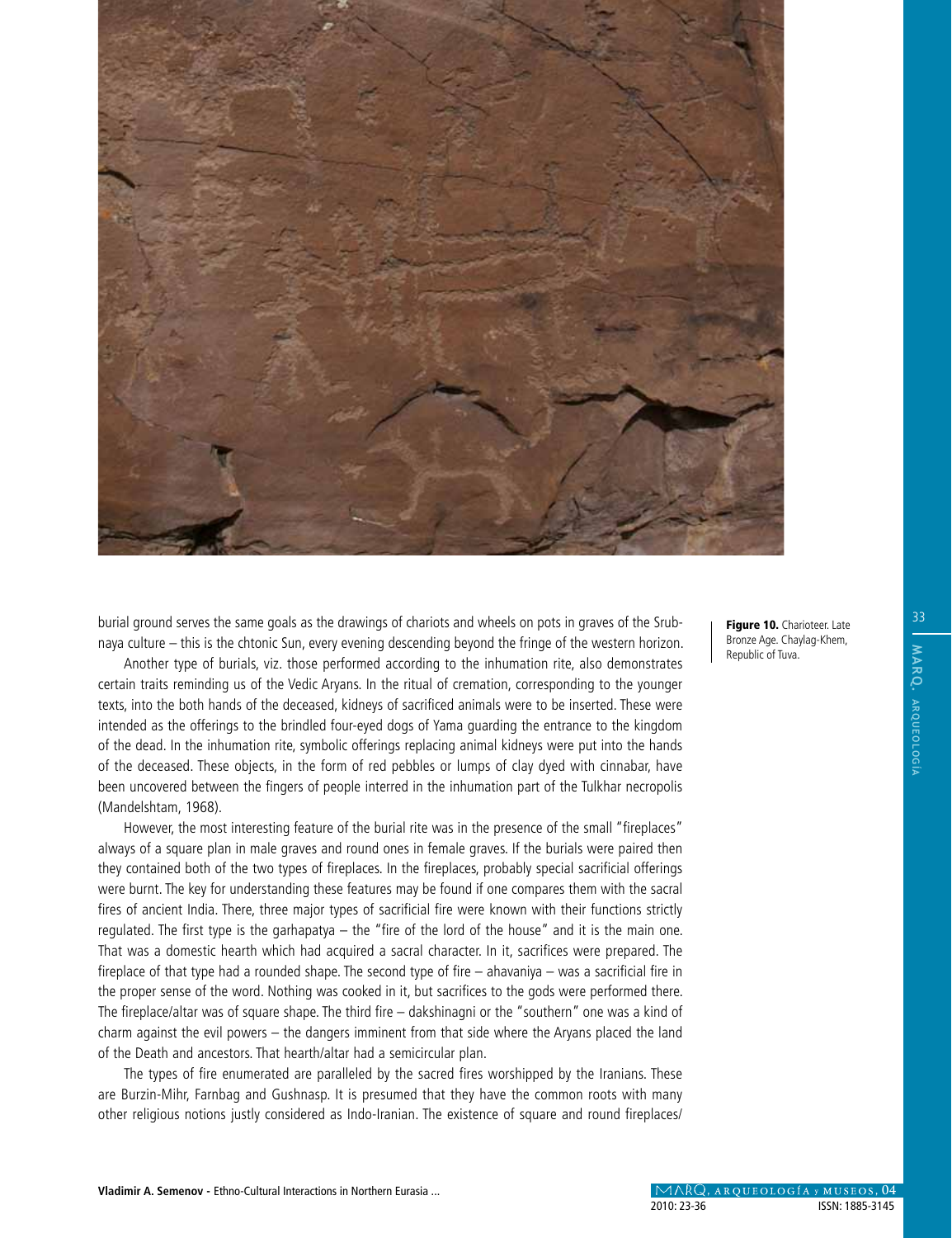altars linked with different kinds of fire in ancient India may be accepted as the phenomenon analogous to the presence of similar two forms of "fireplaces" at the earlier Tulkhar cemetery. That burial ground demonstrates the presence of the same religious notions that are manifested in Vedic texts of different periods. Its relation with steppe cultures of the Bronze Age is not quite clear due to the long-term stay of those people at the new place of residence and partial adoption of the settled mode of life. The other groups of their former fellow tribesmen may have advanced further to the north of Hindustan, where the downfall of the Harappa civilization is tied with the invasion of steppe peoples. Substantial evidence of the large-scale migration of the steppe tribes of the Bronze Age is in the rock art of the mountains of Central Asia and North Pakistan, where in numerous complexes of rock drawings, over 350 depictions of vehicles are recorded (Figure 10).

The bearers of the Indo-Iranian and East-Iranian dialects, widely settled throughout the Central Asia and Near East in the early Iron Age, manifest themselves fairly distinctly as representatives of cultures of the Scytho-Cimmerian type.

In the 7th century BC, they already occupied the vast area from the inland of Central Asia to the near-Pontic steppes and represented a single continuum tied up by the so-called "Scythian triad" i.e. horse harness of specific forms, armament and the Scythian animal style. The Scythians proper, as a tribal unity or ethnos known to Herodotus, inhabited the northern Black Sea region. Slightly earlier – in the 7th century BC – barrows of the Scythian elite appeared in the Kuban River area. Evidently, they contained the graves of the chiefs who headed the military expansion to the Near East.

Beyond the Tanais (Don River), there had been living the Savromatians who "speak Scythian" (IV. 117). Savromatian sites, mostly large steppe kurgans, are widespread on the Lower Volga, in the southern Urals and in the north-western Kazakhstan. Among the most interesting, there are the Filippovskiye Kurgans excavated in 1986-1988 near the village of Filippovka in the Orenburg Region and containing unique masterpieces of art. Their peculiarity is in the use of wood plated with sheet gold.

Further to the east from the Caspian Sea, the area was occupied by Sakai-Massagets also mentioned by Herodotus. Herodotus, in particular, states that "the Massagets wear clothing similar to the Scythian and have a similar mode of life" that suggests their ethnic closeness. On the Bekhistun rock towering above the road leading from Mesopotamia to Khamadan, 36 km to the east of Kermanshah, there are carved inscriptions narrating about the events concerned with the activities of the Persian king Darius I. They mention the Sakai Paradaraia "who are beyond the sea", Sakai Tigraxauda "with pointed caps" and Sakai Haumavarga worshipping the haoma (the sacral beverage from the plant mentioned in the Avesta and analogous to the "soma" of the Vedic texts).

Further on to the east, in the territory of the Chinese Turkestan, in the north-western Mongolia, and on the Sayan-Altai Plateau also there are traces of cultures of the Scythian-Siberian circle. The ethnonyms of the bearers of these cultures are presently unknown from any sources of the Classical period, but the Chinese dynastic chronicles mention the names of tribes of Yuezhi and Usun, which may be identified as the extreme eastern branch of Central-Asian Sakas. Actually there, in the inland of the Internal Asia there was the ancestral home of the Scythians who had reached by the 7th century BC the Pontic steppes, Assyria and Babylon. The written sources no longer shed light on the history of those peripheral Central-Asian peoples. Only archaeology and artistic monuments – petroglyphs and the deer stones decorated with engravings in the Scythian animal style enable us to tie the world of those most ancient nomads with the Eurasian tribes close to them culturally (Semenov, 2008).

In the area of the Sayan-Altai Plateau and Trans-Baikal, the following cultures of the Scythian type have been identified: the culture of slab graves (Buryatia, Chita Region, Khalkha-Mongolia), the Tagar culture (Khakassia and the south of the Krasnoyarsk Krai), Aldy-Bel and Uyuk-Sagly cultures (Tuva and the northern Oirat-Mongolia), the Pazyryk and Mai-Emir cultures in the Altai, and the Tasmola culture in Kazakhstan. This list does not exhaust the entire spectre of the archaeological definitions concerned with various local and chronological variants of cultures of the Saka type in Central Asia, East Turkmenistan,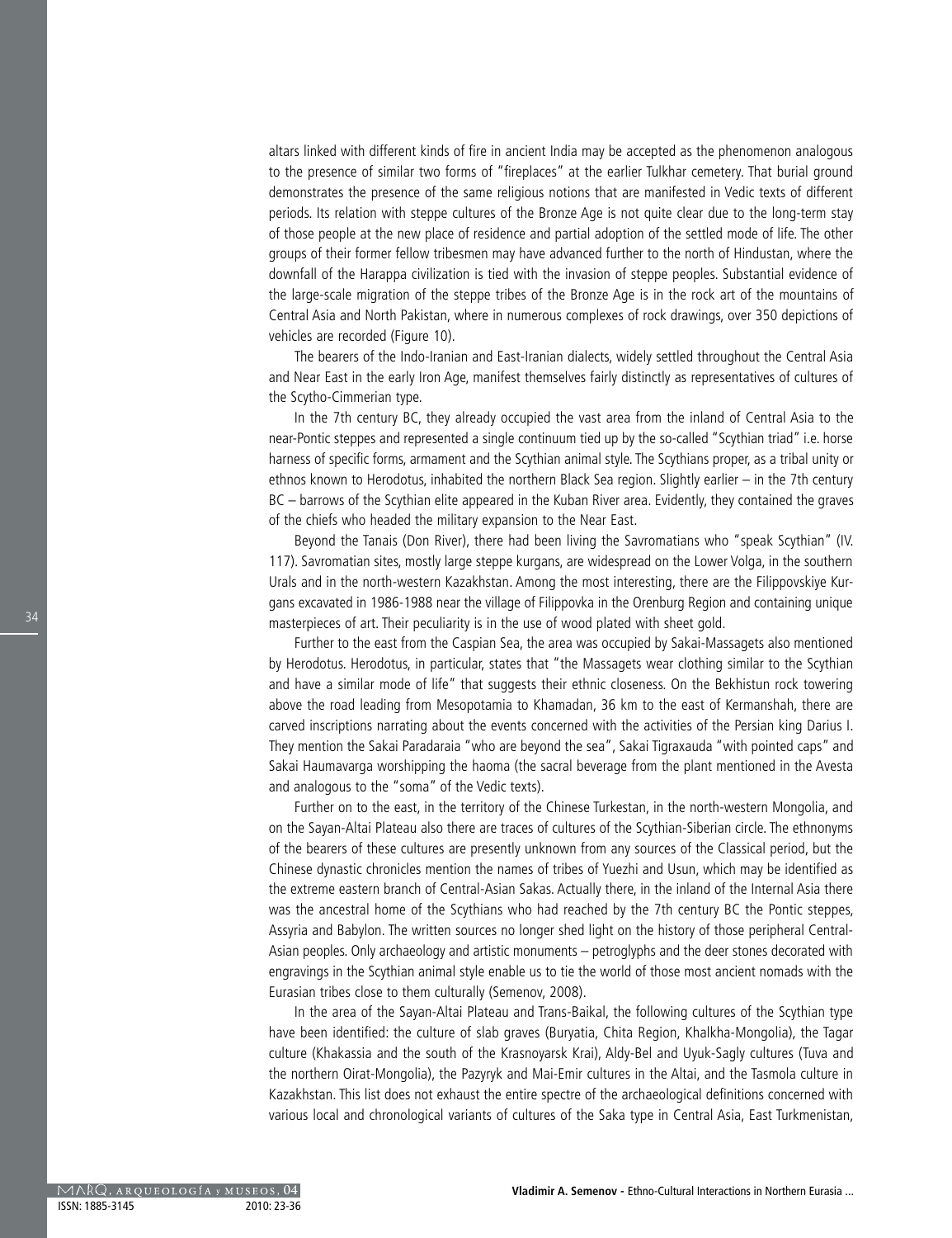Ordos or Inner Mongolia. However the tying link of all these formations is the "Scythian triad" since the other constituents of the culture, such as the pottery and burial rite (settlements of nomads are as a rule unknown), demonstrate essential differences.

To date, we are able to state that the "Scythian triad" as the nucleus of the culture of the Scythian-Siberian unity was formed exactly in the depths of Central Asia. By now, the most ancient Scythian complex including horse harness, the art of the animal style and items of armament has been recorded in the kurgan of Arzhan in Tuva, excavated in 1971-1974 by Prof. Mikhail P. Gryaznov. The time of the creation of that monument, on the basis of the multi-disciplinary dating, is possibly the 8th century BC. Some of the samples of the wood from the construction of the barrow yielded the dates of the 9th or even 10th century BC. Excluding such extreme chronological boundaries and accepting the average radiocarbon dates, we must remember that the Scythian triad at Arzhan is represented already in its completed form. In fact, it had taken a relatively long time span to establish the basic elements of the culture of the earliest nomads, including the semantic and semiotic levels which became the integral part of the world-view of the culture's bearers. It is not by chance, that a number of scholars gave up the problem of the ancestral home of the Scythians believing that "the discovery of the royal kurgan at Arzhan in Tuva has resolved in general aspects the problem of the origin of the Scythian culture and Scythians themselves. It has been established that their (Scythian) homeland must be searched for in the inland of Asia rather than in the northern Black Sea region or the Near and Middle East". In the general Central-Asian cultural context, the monuments of the Scythian art are not represented in the "glamour of bronze and gold", but are part of the "popular" creative work. These include carving on bone and wood, rock images and monumental deer stones installed near the kurgans or directly on them. Taking this fact into consideration we have grounds to state that the origins of the early nomadic (Scythian) works quite possibly may have been exactly on the Sayan-Altai Plateau.

As a result of the increasingly cold climate which fell on the early centuries of the 1st millennium BC, part of the nomads of Central Asia began to advance over the steppe zone westwards. Some of their groups settled down along their route in the southern Urals or Volga region, others crossed the Middle Asia and having rounded the Caspian Sea invaded countries of the Near East; the third group reached right away the northern Black Sea littoral. Hence the discord and jumble arose in the evidence of Greektime sources concerning the time of the Scythian penetration to some territories or other where they appeared "all of a sudden" in the 8th or 7th century BC.

Later on, the Scythian culture, which in the areas of its new residence became the culture of the tribal elite familiarized in the Near and Middle East with the achievements and luxury of the local despoties, lost its original laconism and simplicity of forms. This is not however true for their Sayan-Altai homeland. The end of the Scythian culture, as well as of the continental Celtic one, falls on the so-called Hunno-Sarmatian period (3rd century BC – 3rd century AD), followed by the "Great Migration of Peoples" which resulted in the downfall of the Roman Empire. Thus Europe entered the completely different epoch – the Christian phase of its development.